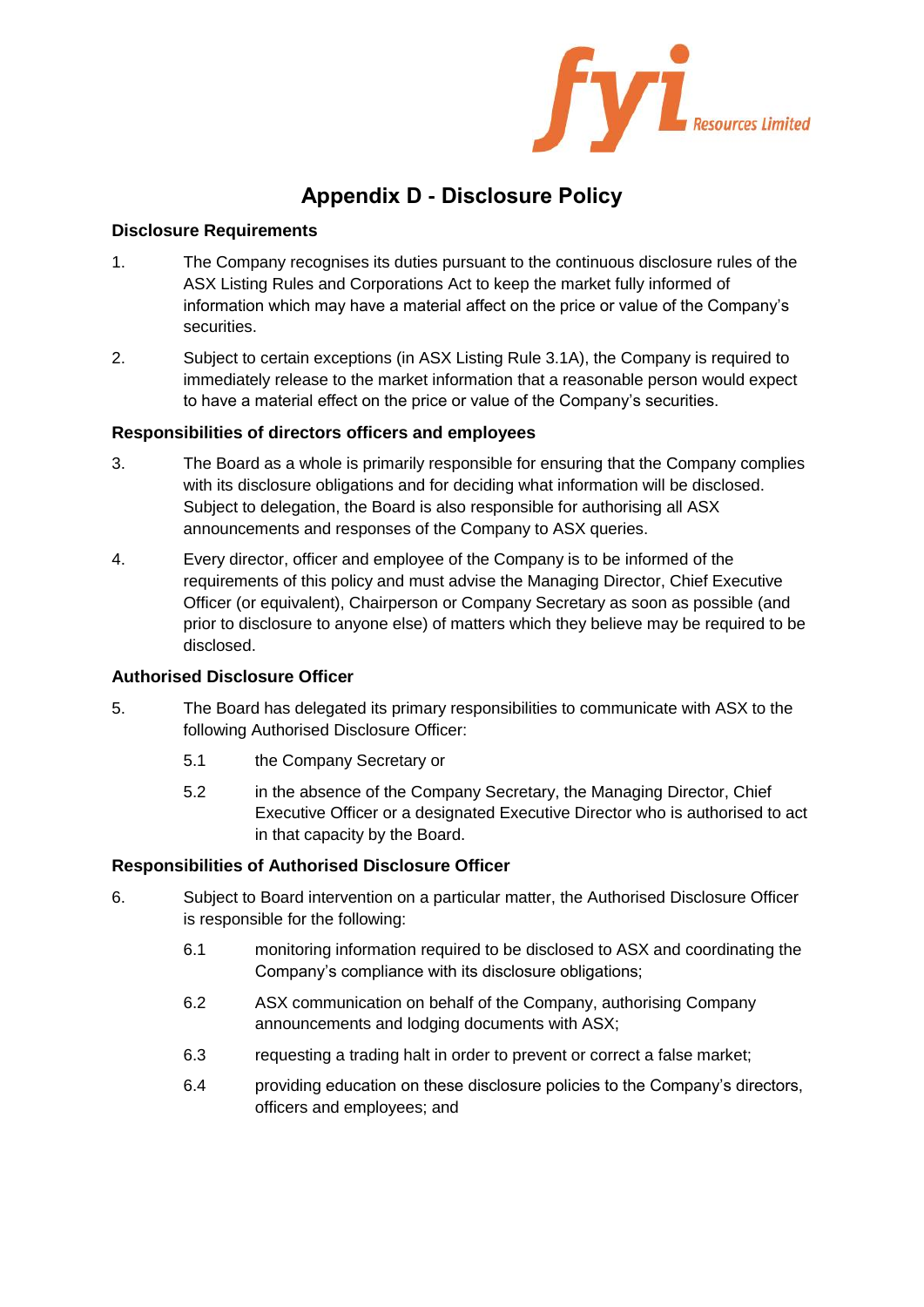

6.5 ensuring there are vetting and authorisation processes designed to ensure that Company announcements:

are made in a timely manner;

are factual;

do not omit material information;

are expressed in a clear and objective manner that allows investors to assess the impact of the information when making investment decisions.

7. An Authorised Disclosure Officer must be available to communicate with the ASX at all reasonable times, and are responsible for providing contact details and other information to ASX to ensure such availability.

#### **Measures to avoid a false market**

- 8. In the event that ASX requests information from the Company in order to correct or prevent a false market in the Company's securities, the Company will comply with that request. The extent of information to be provided by the Company will depend on the circumstances of the ASX request.
- 9. If the Company is unable to give sufficient information to the ASX to correct or prevent a false market, the Company will request a trading halt.
- 10. If the full Board is available to consider the decision of whether to call a trading halt, only they may authorise it, but otherwise, the Authorised Disclosure Officer may do so.

#### **ASX Announcements**

- 11. Company announcements of price sensitive information are subjected to the following vetting and authorisation process to ensure their clarity, timely release, factual accuracy and inclusion of all material information:
	- 11.1 The Authorised Disclosure Officer must prepare ASX announcements when required to fulfil the Company's disclosure obligations.
	- 11.2 Proposed announcements must be approved by the Chairperson or in his or her absence, urgent announcements may be approved by the Managing Director or Chief Executive Officer (or equivalent) or other person expressly authorised by the Board.
	- 11.3 Announcements must first be released to the ASX Announcements Platform before being disclosed to any other private or public party (such as the media). After release of the announcement, it must be displayed on the Company's website, following which the Company can then release such information to media and other information outlets.
	- 11.4 Wherever practical, all announcements must be provided to the directors, Chief Executive Officer (or equivalent) and Company Secretary prior to release to the market for approval and comment.